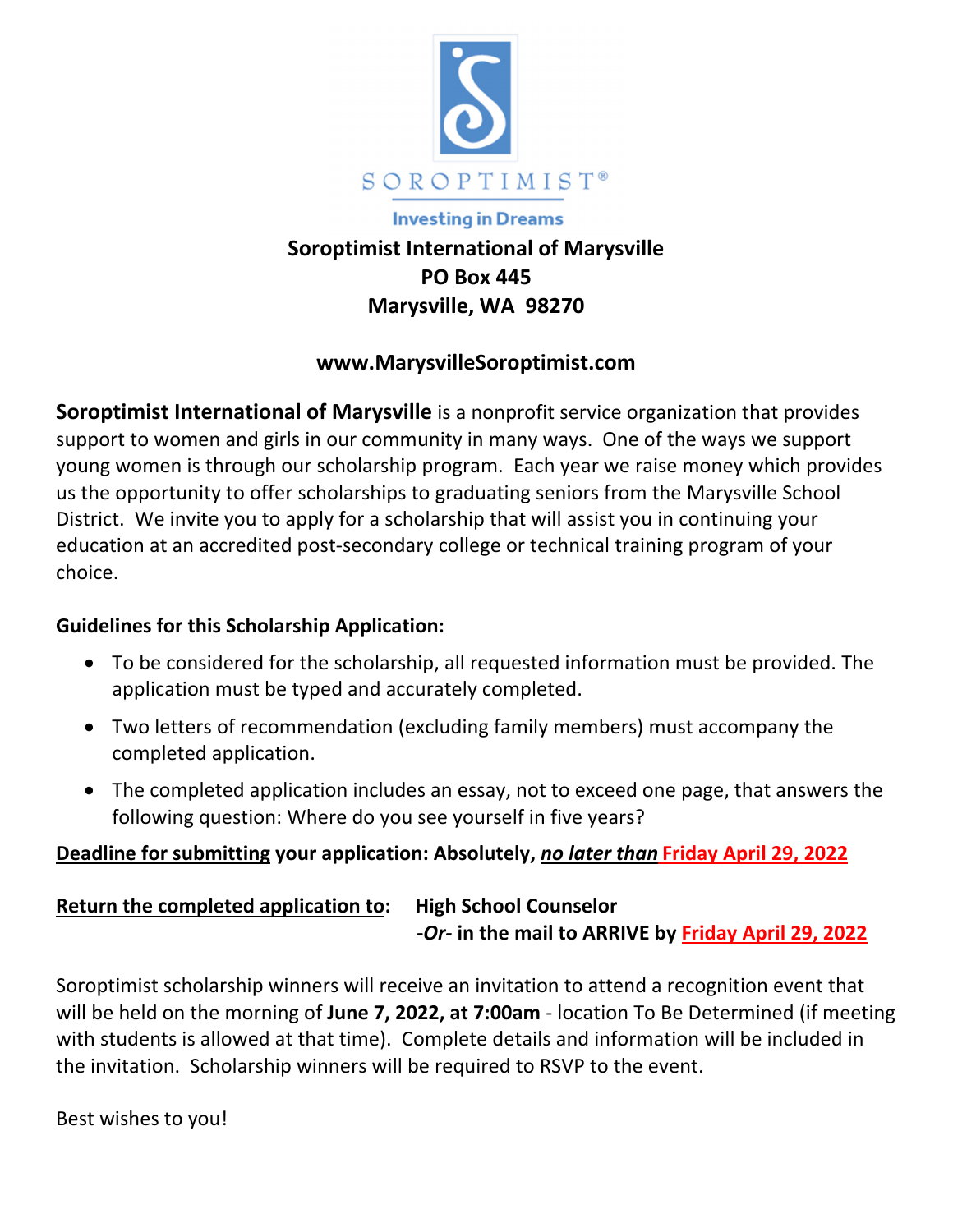# **Soroptimist International of Marysville PO Box 445 Marysville, WA 98270**

# **SCHOLARSHIP APPLICATION**

Please type your answers to the following application items. Once completed, send a paper copy of this document, including required attachments, to the address above or to your high school counselor.

#### **Deadline!: Application must be** *received* **no later than Friday April 29, 2022**

Please refrain from using abbreviations or acronyms when referring to clubs and activities.

| <b>Student Name:</b>                        |                     |
|---------------------------------------------|---------------------|
| <b>Parent/Guardian Name:</b>                |                     |
| <b>Mailing Address:</b>                     |                     |
| City:                                       | Zip Code:           |
| Phone:                                      |                     |
| <b>Cell Phone:</b>                          |                     |
| Email address:                              |                     |
| <b>Cumulative GPA/Academic Achievement:</b> | <b>High School:</b> |